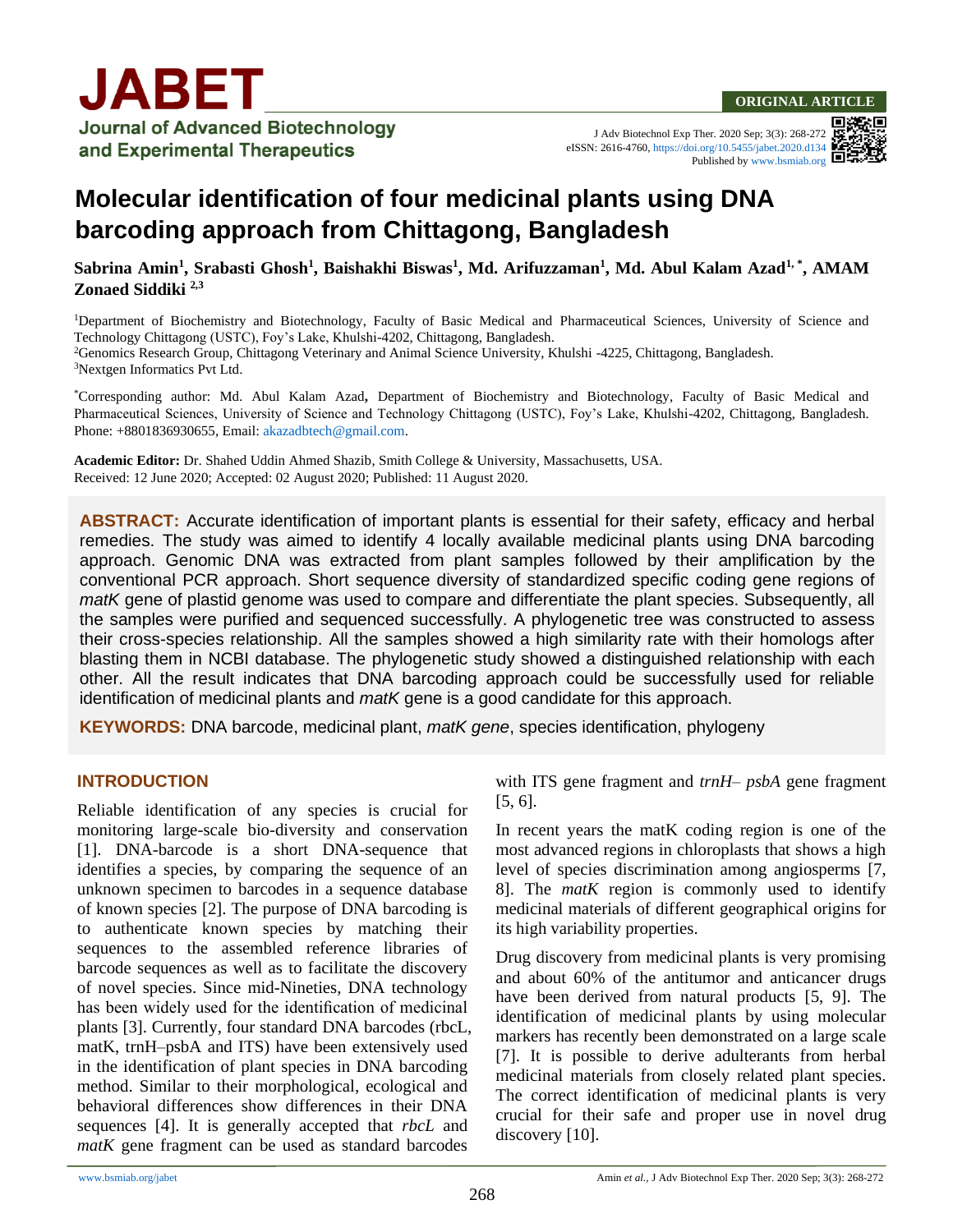Thus, the study was designed to identify local medicinally important plants using a growingly popular DNA barcode method.

#### **MATERIALS AND METHODS**

#### **Collection of plant**

A total of four different plant specimens known as *Azadirachta indica, Justicia adhatoda*, *Calotropis procera* and *Mikania scandens* were collected during their reproductive growth stage from Panchlaish area of Chittagong in Bangladesh (22°22′N 91°49.5′E).

#### **Tissue sample preparation**

Young and healthy leaves from the selected plant specimens were used for the preparation of samples. The samples were prepared with the proper sample ID after collection (Table 1). Leaves were properly cleaned and kept at room temperature in sealed plastic packs [11]. The specimens were later used for DNA extraction at molecular biology lab.

**Table 1.** Accession number of submitted sequences in NCBI/GeneBank

| Sample No. | <b>Species</b>     | <b>Accession no</b> |  |
|------------|--------------------|---------------------|--|
| $^{O1}$    | Azadirachta indica | MK204499            |  |
| 02         | Justicia adhatoda  | MK204500            |  |
| 03         | Calotropis procera | MK204501            |  |
| 04         | Mikania scandens   | MK204502            |  |

#### **DNA extraction**

DNA was extracted from a small amount of leaf tissue sample using the CTAB (cetyl trimethylammonium bromide) extraction protocol by incubating it at 65˚C for 2 hours [12]. An equal volume of chloroform and isoamyl alcohol were used during extraction and it was centrifuged at 10,000 rpm for 10 minutes. The aqueous layer was transferred to another microcentrifuge tube and added 2 volumes of cold absolute ethanol. After keeping it at  $-20^{\circ}$ C for 2-3 hours it was spun at  $10,000$ rpm for 10 minutes at  $4^{\circ}$  C. Finally, the pellet was washed with 80% ethanol followed by centrifugation at 10,000 rpm for 2 minutes. The pellet was then collected and dried and added with 20µl nuclease-free water.

#### **PCR and sequencing**

The primer used for amplification of *matK* gene was as follows: 3F-KIM (5'-CGTACAGTACTTTTGTGTTTACGAG-3') and 1R-KIM (5ʹ ACCCAGTCCATCTGGAAATCTTGGTTC-3ʹ)[13]. The *matK* gene fragment was amplified following the plant protocol of CCDB[7, 14]. Using thermal cycler (2720 Thermal cycler, Applied Biosystems, USA), PCR was carried out with the above primer. The PCR mixture contained 2 μl plant genomic DNA, 5 μl Green Master mix, 2X (Go Taq® G2 Hot Start Version, Cat No. M7424, USA), 1 μl each of forward and reverse primers (10 pmol) and 1μl nucleasefree water. PCR in a reaction mixture of 10 μl was prepared with the PCR thermal profile as 95°C for 2 min, 95 °C for 30 sec; 50 °C for 1min 30 sec; 72 °C for 40 sec for 45 cycles and a final extension at 72 °C for 5 min. [15]. According to CCDB(Canadian Centre for DNA Barcoding) protocol, diluted PCR replicons used directly for sequencing [16]. The purified PCR products were sequenced bi-directionally using automated DNA sequencer (ABI 3730 xl, Hitachi Ltd., USA) by Bioneer Sequencing Service (South Korea) where the same primers were used as like as PCR.

#### **Sequence editing, alignment and phylogeny analysis**

Once the sequences were available, Bioedit software was used to align, compare and refine the sequences. Multiple sequence alignment was done by using MEGA[17]. A phylogenetic tree was constructed using MEGA7 tools to understand their evolutionary relationship (Figure 2). The sequences were submitted at the NCBI (National Center for Biotechnology Information) database using BankIt submission tool.

## **RESULTS**

## **PCR amplification**

Amplification of the matK DNA barcode regions of 4 samples with universal primers showed 100% PCR performance. All the samples showed a clear band at 800 bp length (Figure 3). It indicates that *matK* region of all the samples was amplified.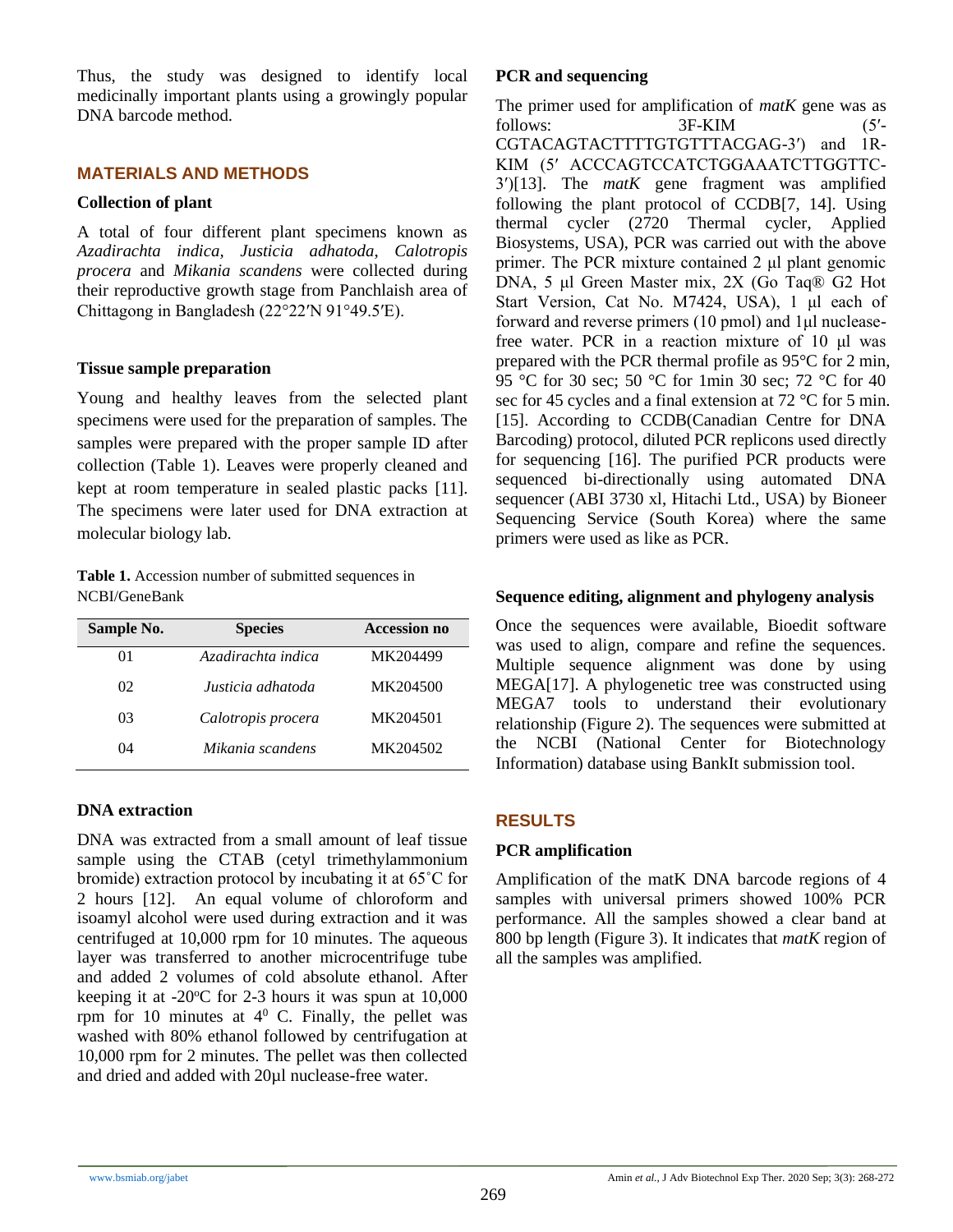

**Figure 1.** Physical appearance of nine medicinal plants used in this study. a) Azadirachta indica, b) Justicia adhatoda, c) Calotropis procera, d) Mikania scandens

#### **Sequencing success**

The *matK* sequences from reverse primer showed good quality sequences at the beginning and poor-quality sequence at the end. That means *matK* reverse sequence chromatograms from reverse primer had sharp peaks at the beginning and considered reverse sequences for barcoding analysis. In this study, reverse sequences of each sample were bi-directionally sequenced and annotated with Sequence Scanner v1.0 and Bioedit. The sequences originated from this study were submitted at the NCBI database with the accession numbers MK204499, MK204500, MK204501, and MK204502 (Table 1).



**Figure 2.** Evolutionary relationships of taxa.

#### **Phylogenetic analysis and BLAST matching**

The comparative study of the molecular sequence data is important for the reconstruction of plant evolutionary history. In this regard, a Neighbor-Joining (NJ) phylogenetic tree was constructed by MEGA7 (Figure 2). The analysis involved 4 nucleotide sequences. From the phylogenetic analysis, we have found that the NJ tree had 3 branches where *Azadirachta indica* and *Calotropis procera* clustering with *Justicia adhatoda*. In other

branches *Mikania scandens* and *Justicia adhatoda* did not show any clustering with other species. The cladding developed in the trees was mainly a multi-plant mixture. The interaction and differences between plants and the big and small divisions are clear between the plant species.

To find out sequence similarities and their taxonomic confirmation, BLASTn tool was used from the NCBI database. From the result, *matK* sequence of sample *Azadirachta indica* showed 99% similarity with *Azadirachta indica* (Accession: EF489115). *Justicia adhatoda* showed 94% identity with *Justicia campylostemon* database (NCBI) sequence from Southern Africa (Accession: JX518170). *Calotropis procera* showed 88% nearest similarity with *Calotropis procera* database (NCBI) sequence (Accession: KT344854) and *Mikania scandens* showed 98% nearest similarity with *Dyscritothamnus mirandae* database (NCBI) sequence (Accession: AY215786). This percentage of identity from the Blast result confirmed the taxonomic identity of all the 4 samples.

All the results of analyses strongly suggest that 4 different medicinal plant species from the same Kingdom (Plantae) have *matK* gene in their chloroplast genome and *matK* can be used as a common barcoding primer for these 4 different medicinal plants. It also indicates that all the 4 medicinal plants were successfully identified by DNA barcoding method.



**Figure 3.** Partially amplified *matK* sequences by one pair of barcode primer by PCR on 1% agarose gel. Lane 1: 100 bp DNA ladder; Lane 2: *matK* genome of *Azadirachta indica*; Lane 3: *matK* genome of *Mikania scandens*; Lane 4*: matK* genome of *Calotropis procera*;

#### **DISCUSSION**

Traditional taxonomic methods to identify medicinal plants and their fruits or leaves to treat various diseases are quite useful, but the herbal industry suffers from the adulteration and reliable identification of medicinal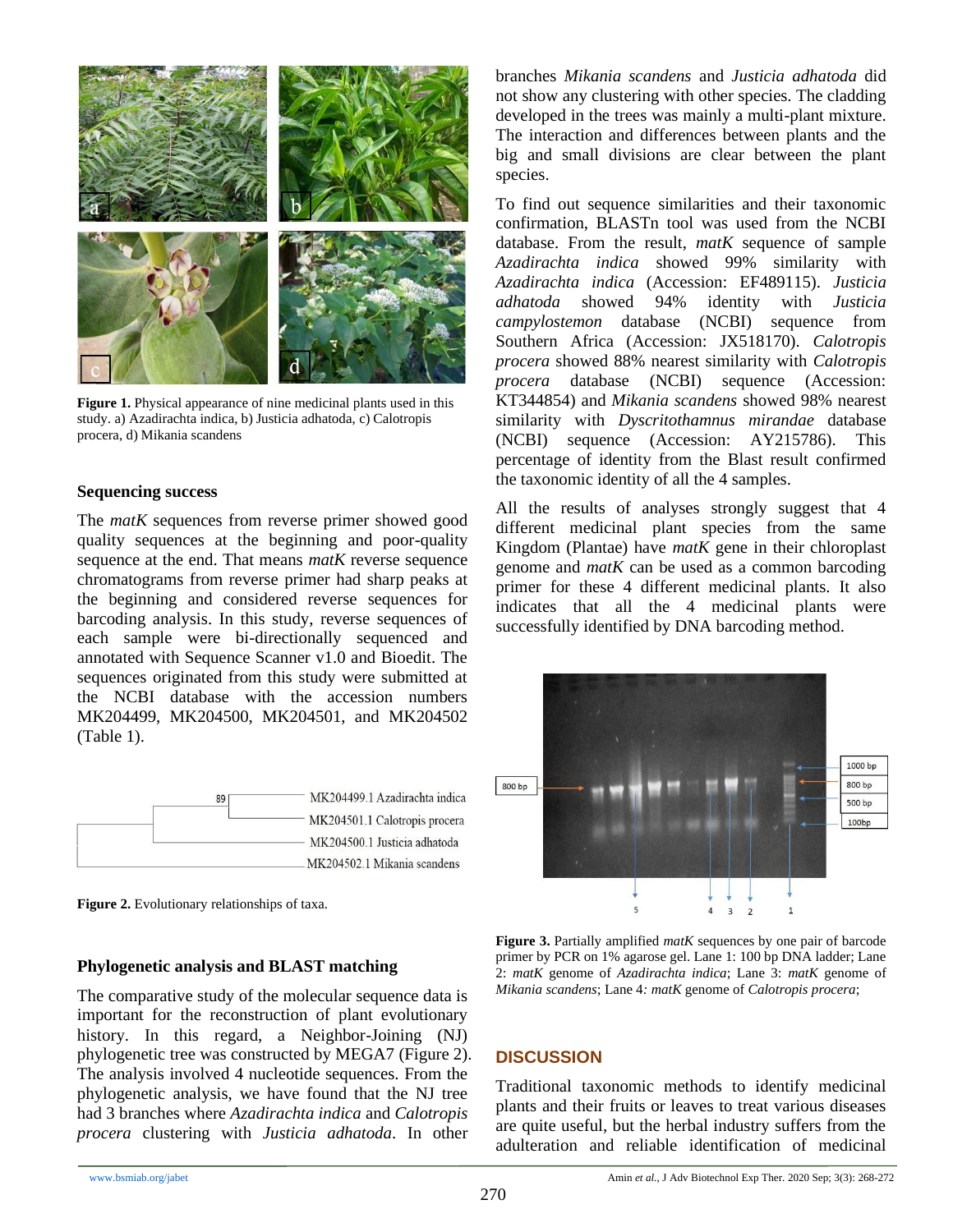herbs. This is mostly due to the existence of closely related species and the lack of proper taxonomic identification. DNA barcoding is considered a genetic and bioinformatics method to classify and recognize plant species at the level of molecular taxonomy. For this study we selected 4 locally available plants. Though the selected plants are very familiar and widely used in Bangladesh, but DNA barcoding method may help to distinguish local species from other globally available species. It's also may use to see their evolutionary relationship. Above all, this study may show a way for the identification of other locally important plants using DNA barcoding approach which are unknown.

**Table 2.** BLAST output for *matk* gene of selected medicinal plants

| Query              | <b>Ouery coverage</b> | E-value | Max. identity | <b>Accession</b> | <b>Homology</b> with           | <b>Score</b> |
|--------------------|-----------------------|---------|---------------|------------------|--------------------------------|--------------|
| Azadirachta indica | 100%                  | 0.0     | 99%           | EF489115         | matk gene of                   | 1415         |
|                    |                       |         |               |                  | A. indica                      |              |
| Justicia adhatoda  | 94%                   | 1e-168  | 89%           | JX518170         | Justicia<br>matk<br>of<br>gene | 603          |
|                    |                       |         |               |                  | campylostemon                  |              |
| Calotropis procera | 99%                   | 0.0     | 88%           | KT344854         | matk gene of                   | 645          |
|                    |                       |         |               |                  | Calotropis procera             |              |
| Mikania scandens   | 100%                  | 0.0     | 98%           | AY215786         | matk gene of                   | 1480         |
|                    |                       |         |               |                  | Dyscritothamnus mirandae       |              |

The *matK* gene is one of the most quickly developing plastid coding regions and has been extensively studied[18, 19].

Chloroplast's *matK* gene is highly conserved in plants. In this study, *matK* gene was studied to identify these local medicinal plant species. In this regard, all the four extracted DNA from the samples were performed PCR for amplification. In Figure 3, all 4 nucleotides showing a clear band at 800 bp length that indicates that all the samples are successfully amplified. After successfully sequencing, to analyze their evolutionary relationship a neighbor-joining tree was constructed (Figure 2). The evolutionary history was derived by the Neighbor-Joining method [20]. The standard bootstrap tree derived from 1000 replicates [21]. The branch length of the tree was 0. 67193986. Branches referring to partitions replicated in fewer than 50 percent of bootstrap replicates is collapsed. Next to the divisions, the number of duplicate trees is shown in which the associated taxa clustered together in the bootstrap analysis (1000) replicate [21]. Using the Maximum Composite Likelihood method, the evolutionary distances were estimated and are in the units of the number of base substitutions per site [22]. 4 nucleotide sequences were involved in the study. The inclusive Codon positions were 1st+2nd+3rd+Noncoding. All positions which contain gaps and missing data were removed. The final dataset had a total of 383 positions. This whole phylogenetic analysis was conducted in MEGA7 [23]. From the phylogenetic tree, it is clearly seen that only *Azadirachta indica* and *Calotropis procera* clustering with *Justicia adhatoda*. Interestingly, *Justicia adhatoda* and *Mikania scandens* did not clustered with others. So, the result showed that *matK* could efficiently distinguish all the plants.

Blastn tool was used to find the nearest similarity with the same or different species. From the Blastn result, it

showed a high rate of similarity with its homologous sequence (Table 2). The highest similarity was found in *Azadirachta indica* (99%) and the lowest one was *Calotropis procera* that showed 88% of similarity with its homologs. This Blastn result confirmed the taxonomical accuracy of all the samples.

## **CONCLUSIONS**

Based on sequence analysis and blast result, it indicates that the DNA barcoding approach is a good application for the identification of these locally available medicinal plant species. Moreover, species identification in this study will help to develop further experiments with other important medicinal plants inside Bangladesh.

## **ACKNOWLEDGEMENT**

We would like to show our gratitude to Dr. Nurul Absar, Head of the Department of Biochemistry and Biotechnology, University of Science and Technology Chittagong (USTC) for sharing his pearls of wisdom and support us during this research.

## **AUTHOR CONTRIBUTIONS**

All authors contributed to the study conception and design. Material preparation, data collection and analysis were performed by Sabrina Amin, Srabasti Ghosh, Baishakhi Biswas, Md. Arifuzzaman, Md. Abul Kalam Azad, and AMAM Zonaed Siddiki. The first draft of the manuscript was written by [Md. Abul Kalam Azad] and all authors commented on previous versions of the manuscript. All authors read and approved the final manuscript.